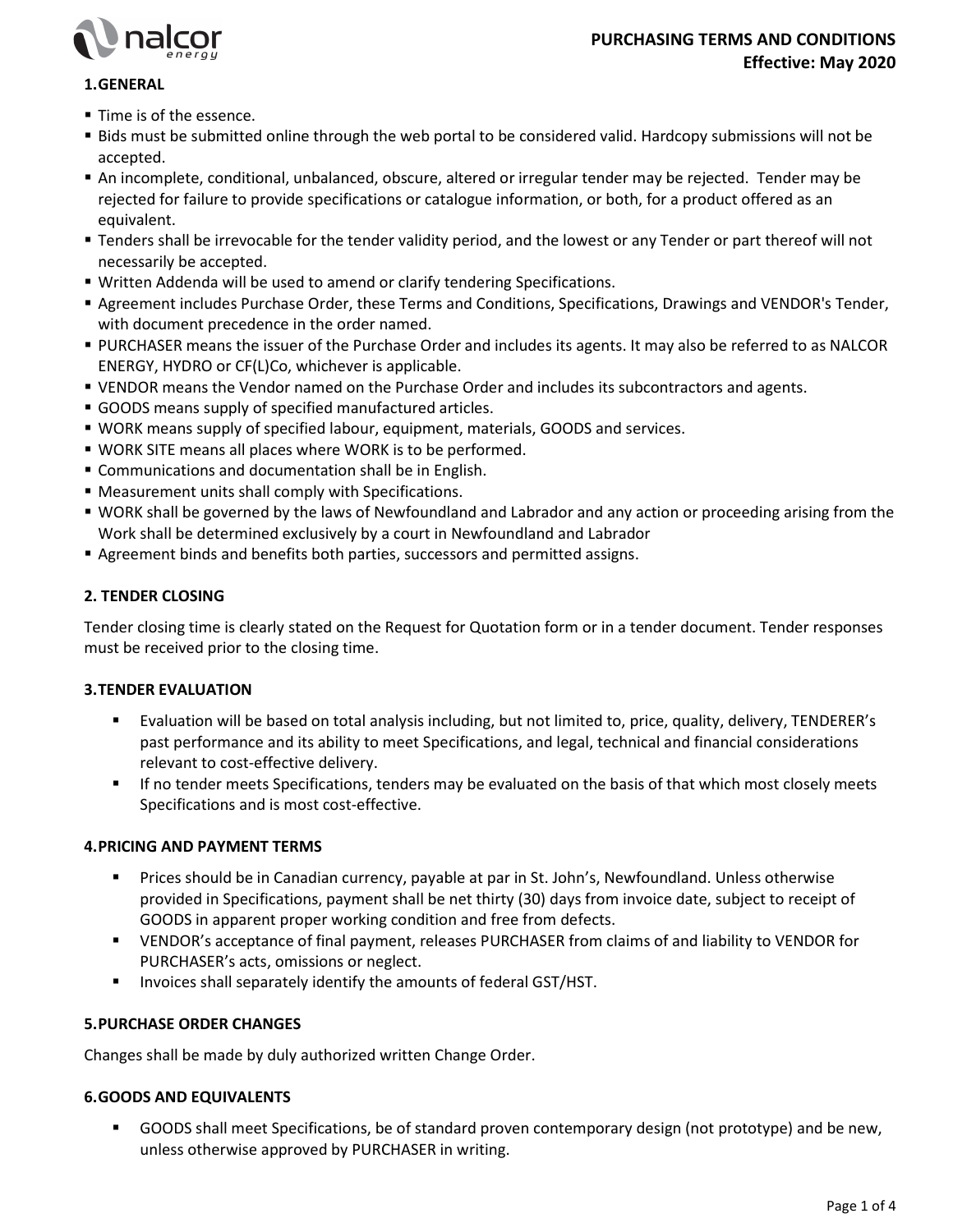**Equivalents approved by PURCHASER in writing are acceptable.** 

## 7. DELIVERY

VENDOR shall arrange design, manufacturing and shipping so that GOODS or components thereof shall arrive at Destination Point in accordance with the date stipulated and any applicable special delivery instructions.

### 8. SHIPPING AND INSURANCE

VENDOR shall adequately protect GOODS against damage until delivery, and bear costs of loss or damage. Itemized packing slip shall accompany each shipment. INCO Shipping Terms (2020): DDP, landed and insurance paid to destination.

VENDOR shall provide insurances as per Specifications.

### 9. ENVIRONMENTAL PROTECTION

PURCHASER uses an Environmental Management System (EMS) registered to the ISO 14001 Standard. PURCHASER has an environmental policy that commits to compliance with legal and other requirements, prevention of pollution and continual improvement. VENDOR must be aware of actual or potential impacts associated with GOODS or WORK provided. VENDOR shall protect the environment of the areas where the WORK is located. WORK shall be subject to inspection by PURCHASER and relevant provincial and federal governments. Specific matters relating to environmental protection shall be dealt with between VENDOR and PURCHASER.

## 10. HAZARDOUS OR CONTROLLED PRODUCTS

VENDOR shall not deliver or use a hazardous or controlled product as defined by the Hazardous Products Act unless such product has a WHMIS label attached and is supplied with a Material Safety Data Sheet (MSDS). VENDOR shall inform workers of all information concerning use, storage and handling of, or working in proximity to, hazardous or controlled products.

### 11. PERMITS

Unless otherwise provided for in Specifications, VENDOR shall obtain and pay for all permits and licences and shall give all notices necessary or required for lawful performance of WORK.

### 12. WORKER'S COMPENSATION

If applicable, prior to starting work, VENDOR shall provide a Letter of Good Standing from the WorkPlace Health, Safety and Compensation Commission.

### 13. WORKMANSHIP

VENDOR shall employ competent and skilful workers and provide best workmanship.

### 14. SAFETY AND HEALTH

VENDOR shall comply with legislated occupational health and safety requirements, and any PURCHASER specified additional requirements including but not limited to any Covid-19 Policies.

### 15. INSPECTION AND ACCEPTANCE

GOODS shall be subject to inspection and test by PURCHASER during manufacture, if specified, after delivery, if specified. If Specifications are not met, GOODS may be rejected and returned at VENDOR's expense.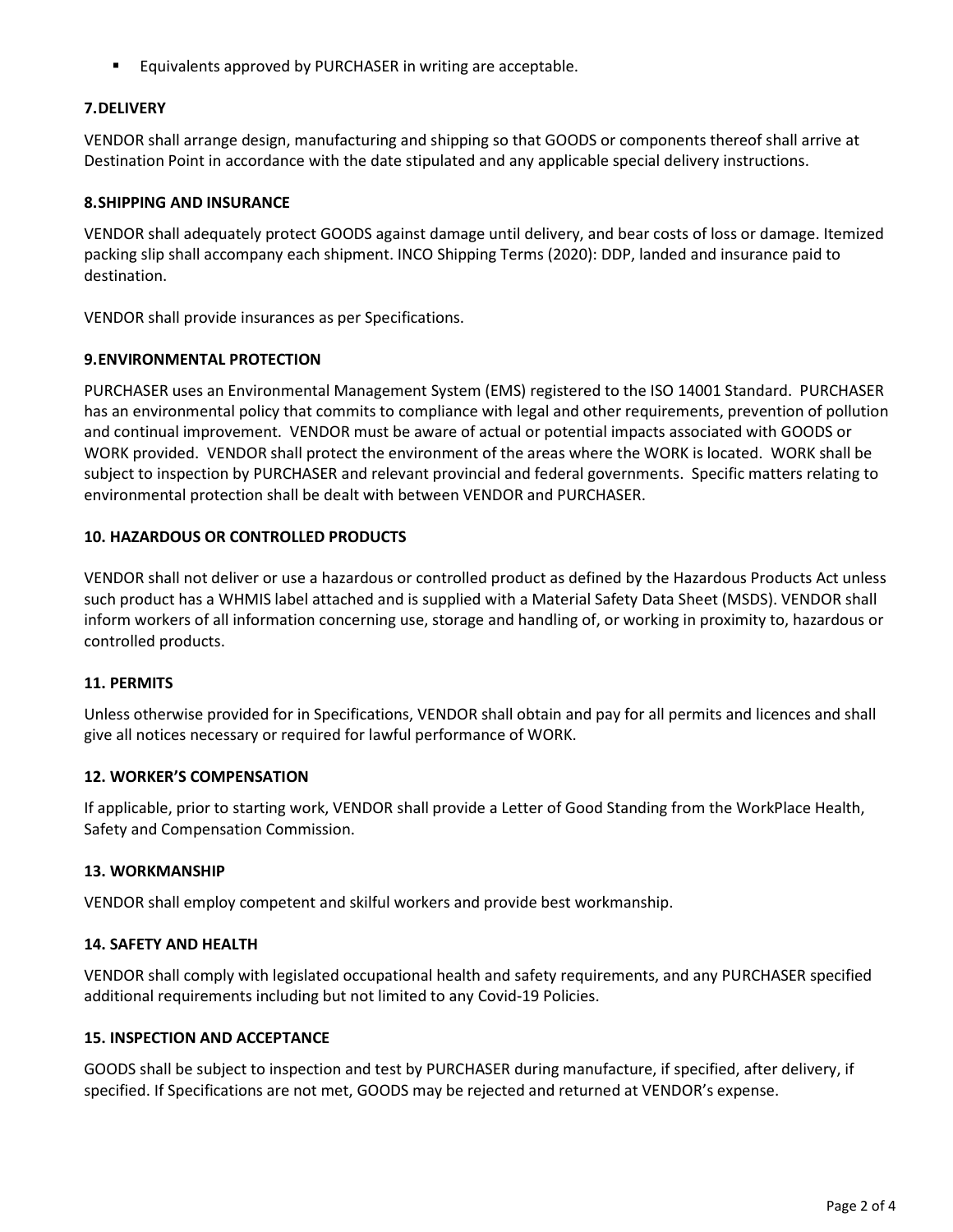### 16. TITLE AND WARRANTY

- VENDOR shall provide PURCHASER with good and clear title to GOODS and shall indemnify and save harmless PURCHASER from and against any and all claims, damages, loss, costs and expenses arising from any title dispute.
- Unless otherwise specified in the Specifications, GOODS shall be guaranteed as to compliance with Specifications for a period of twelve (12) months following PURCHASER's acceptance. VENDOR agrees to promptly remedy defects and deficiencies and to restore GOODS to satisfactory operating condition, and including freight charges, all without cost to PURCHASER. Restored parts of GOODS shall be guaranteed for a further period equal to the original guarantee period and commencing from date of restoration. This guarantee shall be in addition to PURCHASER's other rights.

## 17. PATENTS

VENDOR shall indemnify and save harmless PURCHASER from all claims, costs and damages arising from PURCHASER's use of GOODS provided by VENDOR resulting from or contributed to by infringement, or alleged infringement, upon any patent, trademark or copyright.

## 18. PERFORMANCE

VENDOR shall perform WORK as an independent Vendor and not as an employee or agent of PURCHASER.

## 19. SUBCONTRACTS AND ASSIGNMENTS

VENDOR shall not assign this order and shall supply GOODS and render invoice, unless otherwise authorized by PURCHASER. VENDOR shall be responsible for payment of all assessments for levies relating to WORK performed by employees, agents or subcontractors of VENDOR.

### 20. NO WAIVER

Agreement provisions may only be waived by PURCHASER, in writing.

## 21. DUTIES AND TAXES

- Tendered prices shall include all duties and taxes except federal GST/HST. Unless otherwise provided for in Specifications, PURCHASER will be the importer of record.
- If applicable, Non-Resident Withholding Tax will apply, unless VENDOR has provided a waiver from CCRA.

## 22. FORCE MAJEURE

Neither party to the contract shall be considered in default in performance of its obligations hereunder to the extent that performance of such obligations is delayed, hindered or prevented by Force Majeure. "Force Majeure" means acts of God, fire, flood, tidal wave, lightening, earthquake, cyclone, epidemic, pandemic, acts of a competent governmental authority, acts of public enemies, terrorism, civil commotion, war, invasion, embargo, insurrection, rebellion, sabotage, protest, riot, violence, malicious mischief, extortion, strike, labour dispute or lockout and includes any other cause which could not have been avoided by the exercise of reasonable human foresight and skill.

### 23. TERMINATION

- PURCHASER shall have the right, in its sole discretion, upon written notice to VENDOR, to terminate the contract in whole or in part without being subject to a claim for damages for such termination.
- VENDOR's obligations as to WORK performed and bona fide obligations assumed prior to termination shall continue after termination; and as full compensation, VENDOR will be paid for WORK performed to PURCHASER's satisfaction prior to termination and cancellation expenses judged necessary by PURCHASER. Total payments shall not exceed the Contract Price.